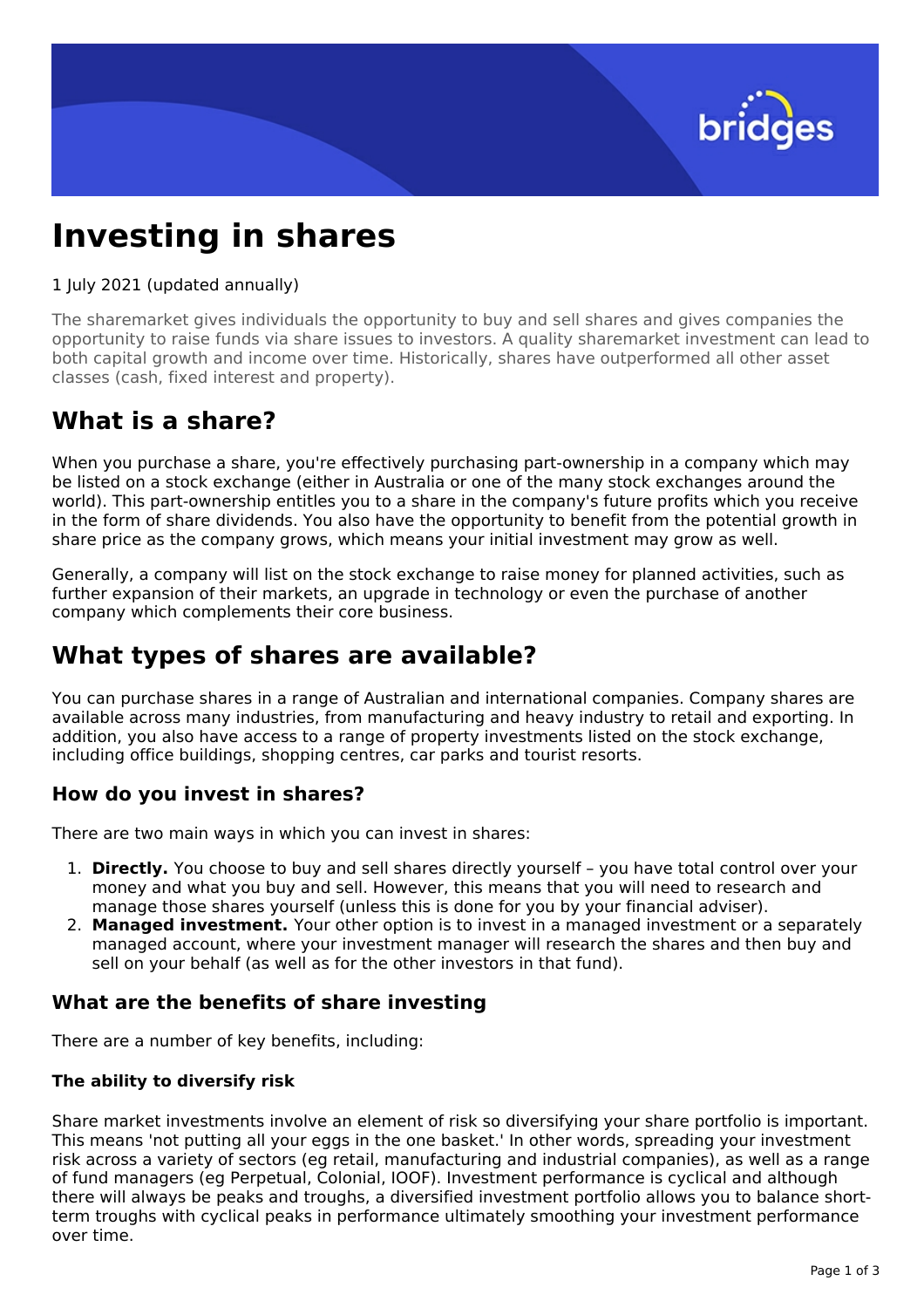By investing in managed funds, it's easy to achieve a diversified investment portfolio with a relatively small amount of money.

Another way to spread your risk is to invest across a range of asset classes (eg property or cash).

#### **Shares out-perform over the long term**

Shares are a long-term investment (five to seven years) and this helps smooth out the short-term risk and fluctuations in investment performance.

#### **Income stream and capital growth**

Over time, share prices increase, so does the value of your initial investment. This is called capital growth and is important in helping your investment increase in value over time. In addition, regular income payments or dividends are paid by listed companies from profits. This gives you an ongoing income stream. Not only that, but as a company's share price is increasing, so can the dividends, because the dividends payable are calculated as a percentage of the value of the company.

## **Things to consider**

#### **The risks of investing in shares**

There are two main risks associated with shares but fortunately both of these can be managed:

- The price of any particular share can fall unexpectedly and dramatically without much or any notice, however, the practice of diversification can lessen this risk. So if one does fail, the value of your overall portfolio should only be affected slightly. For more information please refer to the relevant fact sheet titled Investment Risk and Return
- The share market can experience fluctuating returns. While this can be stressful history tells us, the share market will generally improve its value over the medium to long term.

#### **Why do share prices fluctuate?**

It can be difficult to tell why in the short term share prices can fluctuate. Although, over the long term, the share prices of businesses listed on the stock exchange usually increase because of cautious financial management by the directors of the company. An investor should be aware that not all company profits are distributed to investors as dividends.

Part of the revenue will generally be kept by the company to reinvest into the business (for example to develop better technology, to buy other business, or to expand into new markets).

Through these activities, it is hoped that over time the value of the company grows, and this will have a positive effect on the share price and dividends.

Similarly, if a company is performing poorly or is subject to bad financial management or loses key staff, the residual panic in the markets can lead to the sale of company shares, resulting in a decrease in the share price.

#### **What is dividend imputation?**

Most companies pay tax on their profits before dividends are distributed to investors. In other words those dividends come to you 'tax paid'.

Your personal tax liability will be calculated after taking into account the tax that has already been paid by the company. The aim is to ensure that those profits are only taxed once. As a result, investors on low tax rates either pay no tax on the dividends or even qualify for a tax refund, while investors on the top marginal tax rate pay little tax on 'fully franked' dividends.

Ask your Bridges financial planner for more information.

Bridges Financial Services Pty Ltd (Bridges) | ABN 60 003 474 977 | ASX Participant | AFSL 240837 | Part of the IOOF group

This is general advice only and does not take into account your financial circumstances, needs and